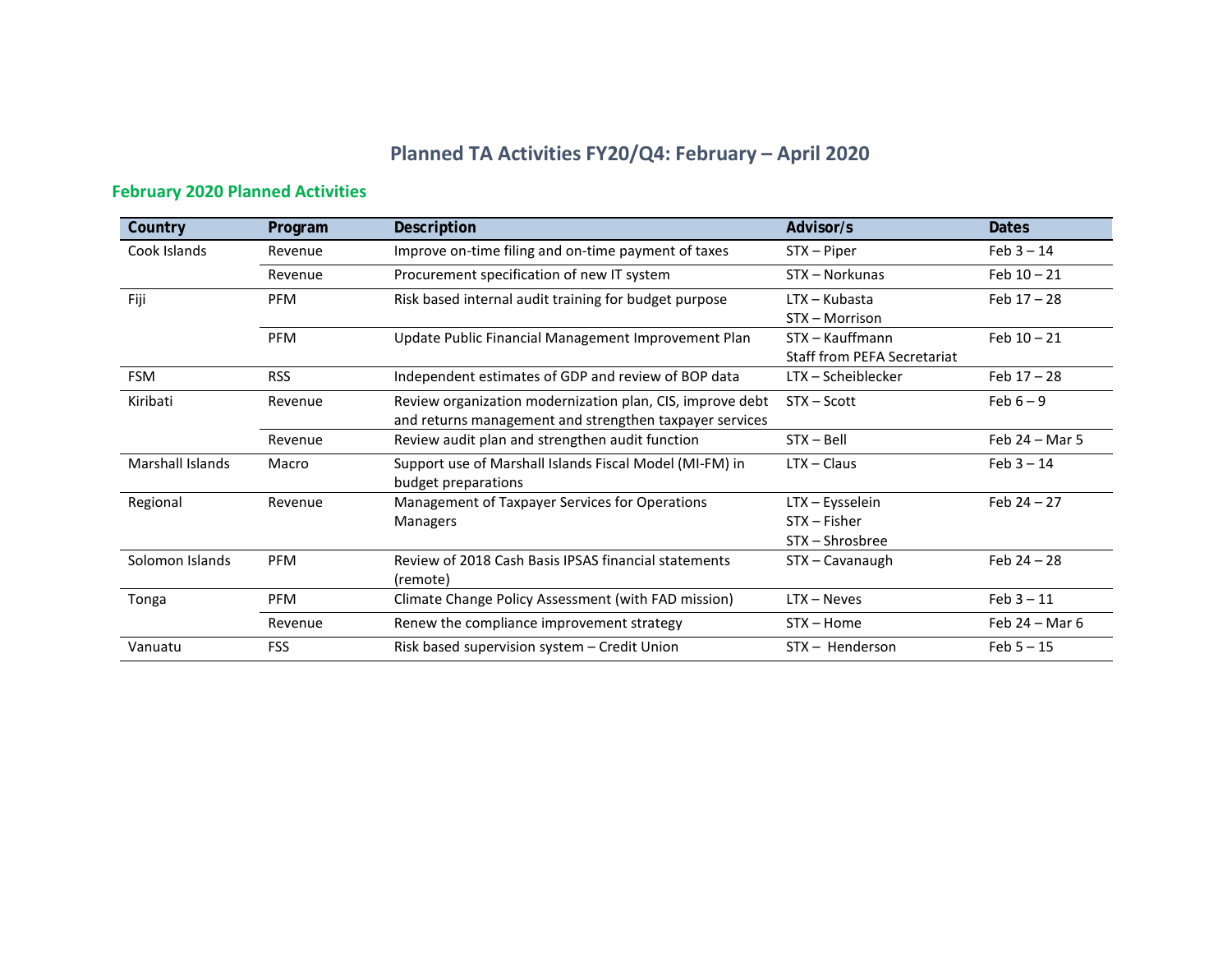| Country         | Program    | Description                                                                                                                             | Advisor/s                                                        | <b>Dates</b>                      |
|-----------------|------------|-----------------------------------------------------------------------------------------------------------------------------------------|------------------------------------------------------------------|-----------------------------------|
| Cook Islands    | <b>RSS</b> | External sector statistics and rebasing principles                                                                                      | STX - Andrews                                                    | Mar $2 - 14$                      |
|                 | Revenue    | Design function based organizational structure                                                                                          | STX – Shrosbree                                                  | Mar 2 - 5                         |
|                 | Revenue    | Review reform progress                                                                                                                  | LTX - Eysselein                                                  | Mar 2 - 5                         |
| Fiji            | Revenue    | $STX - Burns$<br>Presumptive Taxes, mining provisions, life insurance, transfer<br>pricing, tax treaties and Ruling Acts and Regulation |                                                                  | Mar 30 - Apr 9                    |
| Nauru           | Revenue    | Review organizational arrangements and core tax functions                                                                               | $STX - Fisher$                                                   | Mar $2 - 13$                      |
| Niue            | <b>RSS</b> | LTX - Scheiblecker<br>Build independent compilation capacity, benchmarking and<br>rebasing                                              |                                                                  | Mar $16 - 27$                     |
| Regional        | <b>PFM</b> | Workshop on Fiscal Frameworks (Fiji) with Singapore Training<br>Institute (STI)                                                         | LTX - Beaumont<br>LTX – Kubasta<br>$LTX - Neves$<br>STX - Corker | $Mar 9 - 13$<br><b>POSTPONED</b>  |
| Solomon Islands | <b>FSS</b> | Financial analysis process to identify risk                                                                                             | LTX - Stefanou<br>$STX - de Bie$                                 | Mar $2-6$                         |
|                 | Macro      | Review and enhance GDP Forecasting                                                                                                      | LTX - Beaumont<br>$STX - Claus$                                  | Mar $23 - 27$<br>Mar $23 -$ Apr 3 |
|                 | Revenue    | Facilitate design of Medium-Term Revenue Strategy                                                                                       | HQ - Koukpaizan<br>HQ - TBD                                      | Mar 19 - 31                       |
| Timor-Leste     | Revenue    | Diagnostic review                                                                                                                       | STX - Story<br>$STX - O'$ Keeve                                  | Mar $16 - 27$                     |
| Tonga           | Revenue    | Renew the compliance improvement strategy                                                                                               | $STX - Home$                                                     | Mar $2 - 13$                      |
| Vanuatu         | <b>FSS</b> | SFEP - Risk rating and supervisory action follow-up                                                                                     | LTX - Stefanou<br>$STX - de Bie$                                 | Mar $9 - 13$                      |